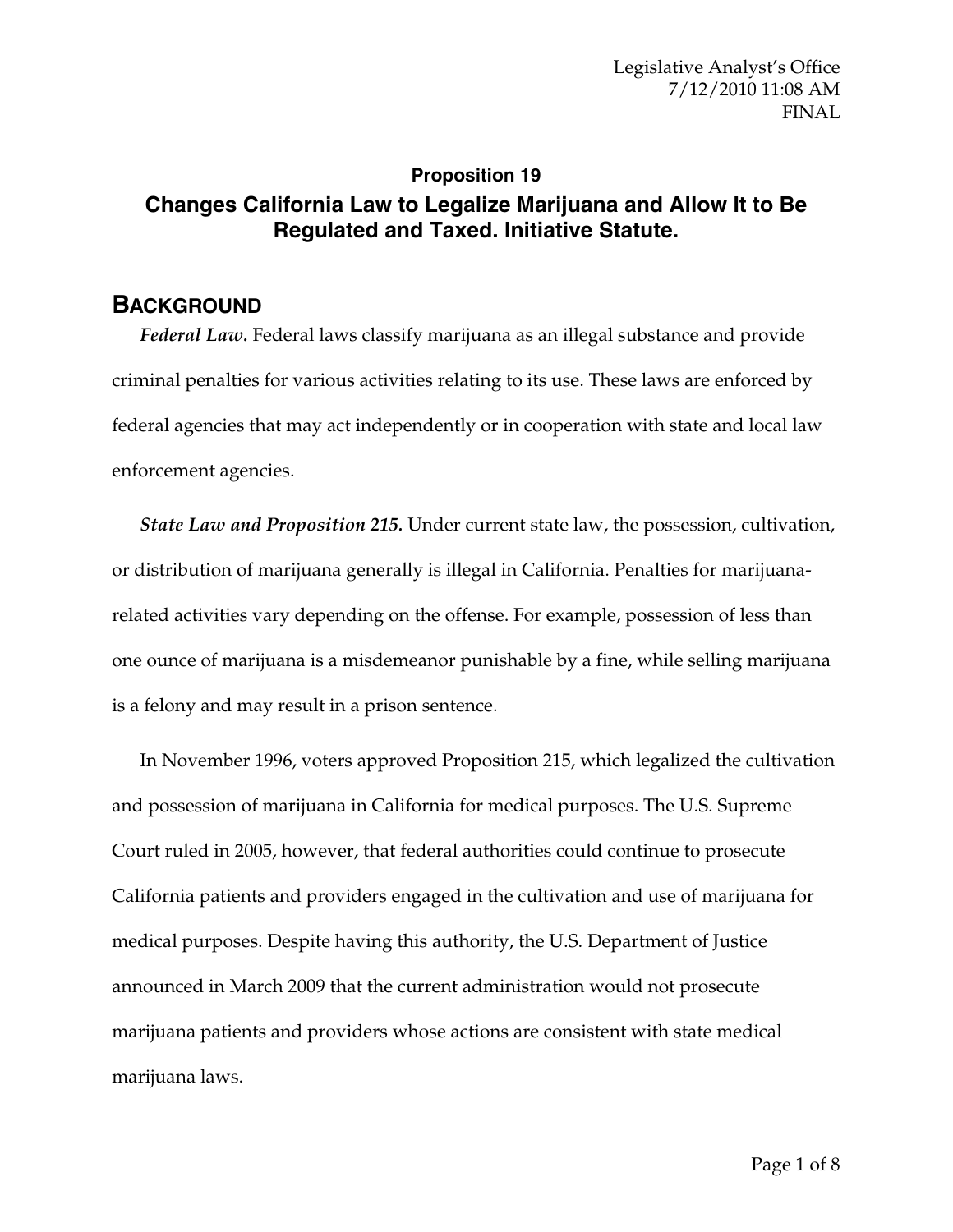## **PROPOSAL**

This measure changes state law to (1) legalize the possession and cultivation of limited amounts of marijuana for personal use by individuals age 21 or older, and (2) authorize various commercial marijuana-related activities under certain conditions. Despite these changes to state law, these marijuana-related activities would continue to be prohibited under federal law. These federal prohibitions could still be enforced by federal agencies. It is not known to what extent the federal government would continue to enforce them. Currently, no other state permits commercial marijuana-related activities for non-medical purposes.

### **State Legalization of Marijuana Possession and Cultivation for Personal Use**

Under the measure, persons age 21 or older generally may (1) possess, process, share or transport up to one ounce of marijuana; (2) cultivate marijuana on private property in an area up to 25 square feet per private residence or parcel; (3) possess harvested and living marijuana plants cultivated in such an area; and (4) possess any items or equipment associated with the above activities. The possession and cultivation of marijuana must be solely for an individual's personal consumption and not for sale to others, and consumption of marijuana would only be permitted in a residence or other "non-public place." (One exception is that marijuana could be sold and consumed in licensed establishments, as discussed below.) The state and local governments could also authorize the possession and cultivation of larger amounts of marijuana.

State and local law enforcement agencies could not seize or destroy marijuana from persons in compliance with the measure. In addition, the measure states that no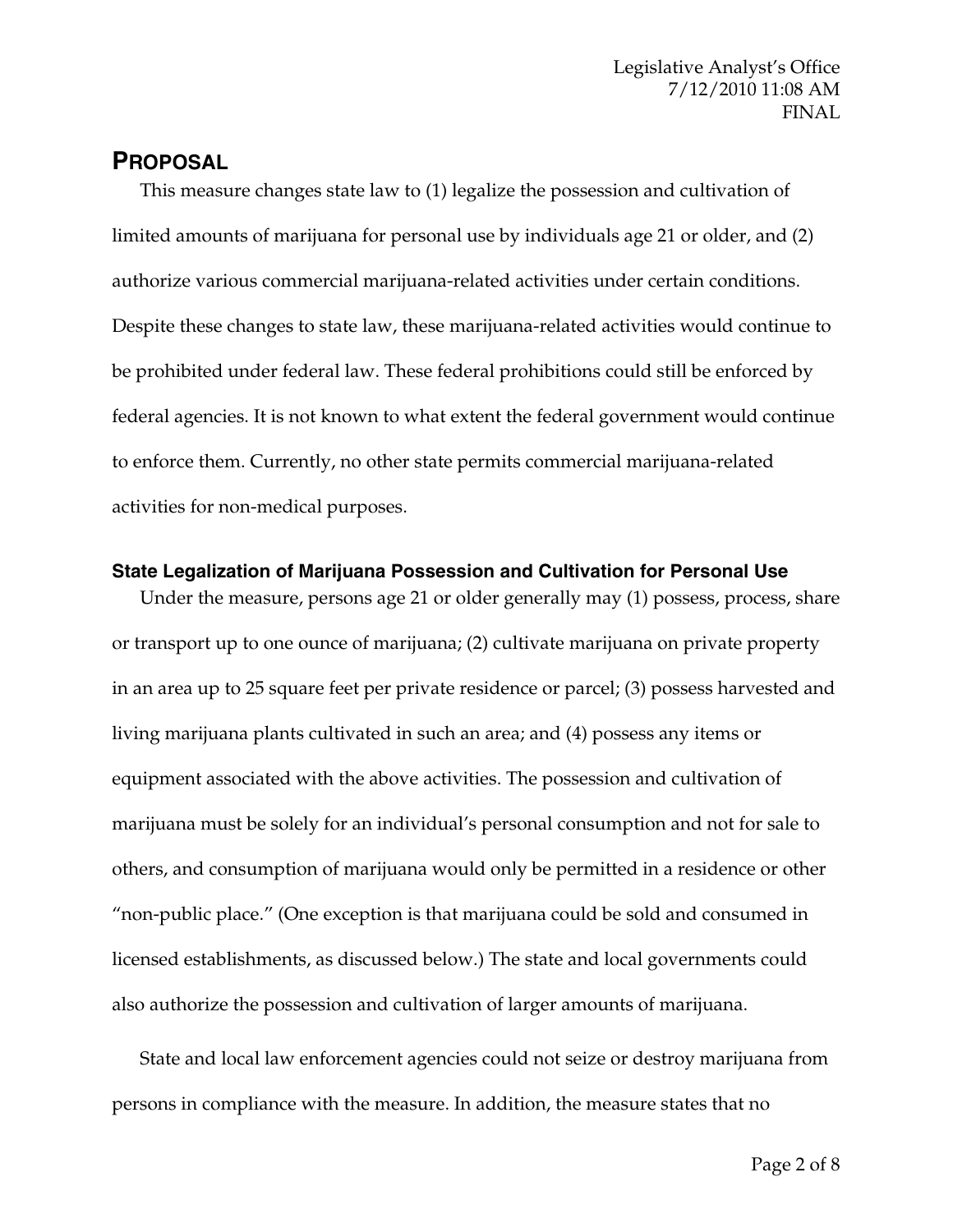individual could be punished, fined, or discriminated against for engaging in any conduct permitted by the measure. However, it does specify that employers would retain existing rights to address consumption of marijuana that impairs an employee's job performance.

This measure sets forth some limits on marijuana possession and cultivation for personal use. For example, the smoking of marijuana in the presence of minors is not permitted. In addition, the measure would not change existing laws that prohibit driving under the influence of drugs or that prohibit possessing marijuana on the grounds of elementary, middle, and high schools. Moreover, a person age 21 or older who knowingly gave marijuana to a person age 18 through 20 could be sent to county jail for up to six months and fined up to \$1,000 per offense. (The measure does not change existing criminal laws which impose penalties for adults who furnish marijuana to minors under the age of 18.)

#### **Authorization of Commercial Marijuana Activities**

The measure allows local governments to authorize, regulate, and tax various commercial marijuana-related activities. As discussed below, the state also could authorize, regulate, and tax such activities.

*Regulation.* The measure allows local governments to adopt ordinances and regulations regarding commercial marijuana-related activities—including marijuana cultivation, processing, distribution, transportation, and retail sales. For example, local governments could license establishments that could sell marijuana to persons 21 and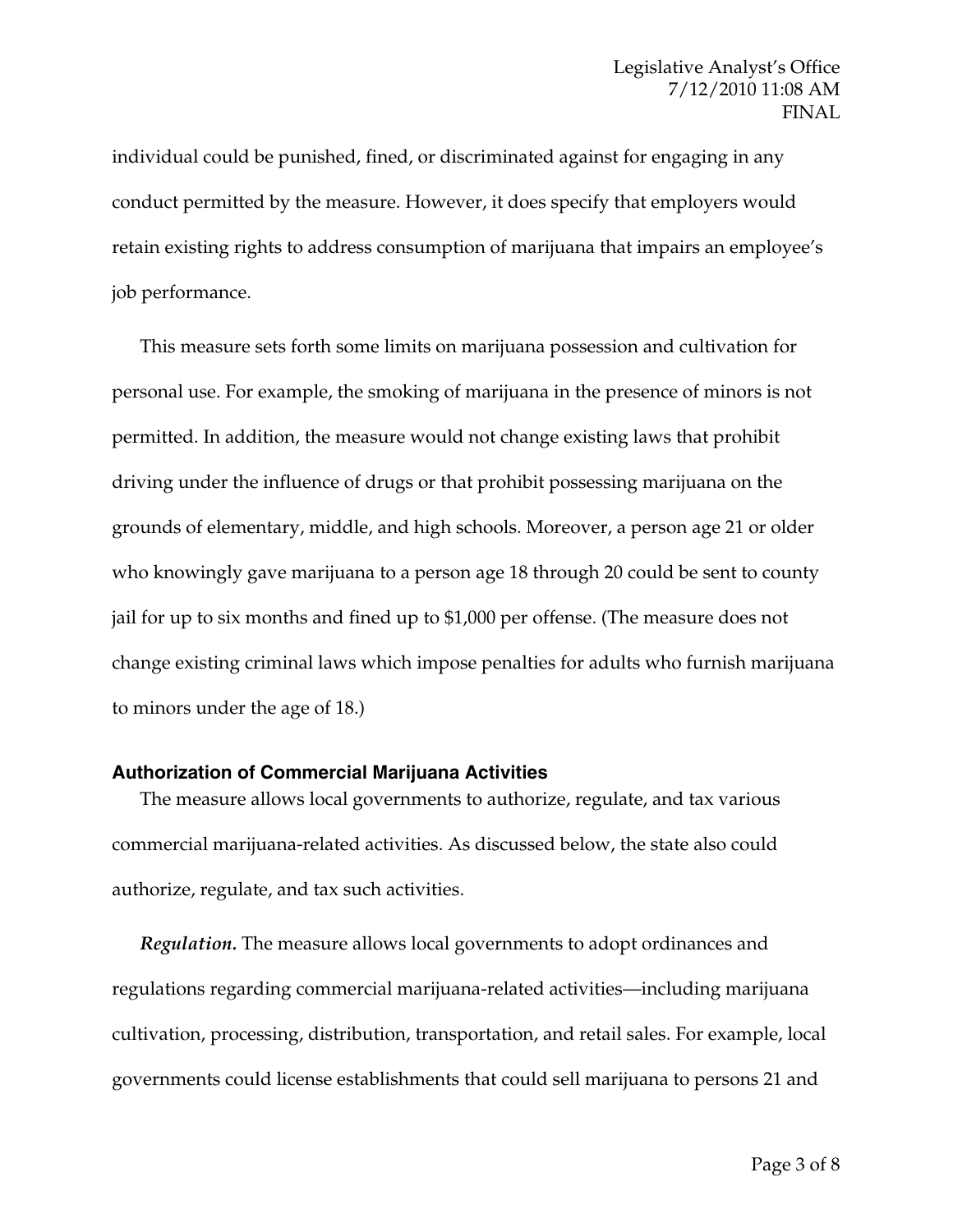### Legislative Analyst's Office 7/12/2010 11:08 AM FINAL

older. Local governments could regulate the location, size, hours of operation, and signs and displays of such establishments. Individuals could transport marijuana from a licensed marijuana establishment in one locality to a licensed establishment in another locality, regardless of whether any localities in between permitted the commercial production and sale of marijuana. However, the measure does not permit the transportation of marijuana between California and another state or country. An individual who was licensed to sell marijuana to others in a commercial establishment and who negligently provided marijuana to a person under 21 would be banned from owning, operating, being employed by, assisting, or entering a licensed marijuana establishment for one year. Local governments could also impose additional penalties or civil fines on certain marijuana-related activities, such as for violation of a local ordinance limiting the hours of operation of a licensed marijuana establishment.

Whether or not local governments engaged in this regulation, the state could, on a statewide basis, regulate the commercial production of marijuana. The state could also authorize the production of hemp, a type of marijuana plant that can be used to make products such as fabric and paper.

*Taxation*. The measure requires that licensed marijuana establishments pay all applicable federal, state, and local taxes and fees currently imposed on other similar businesses. In addition, the measure permits local governments to impose new general, excise, or transfer taxes, as well as benefit assessments and fees, on authorized marijuana-related activities. The purpose of such charges would be to raise revenue for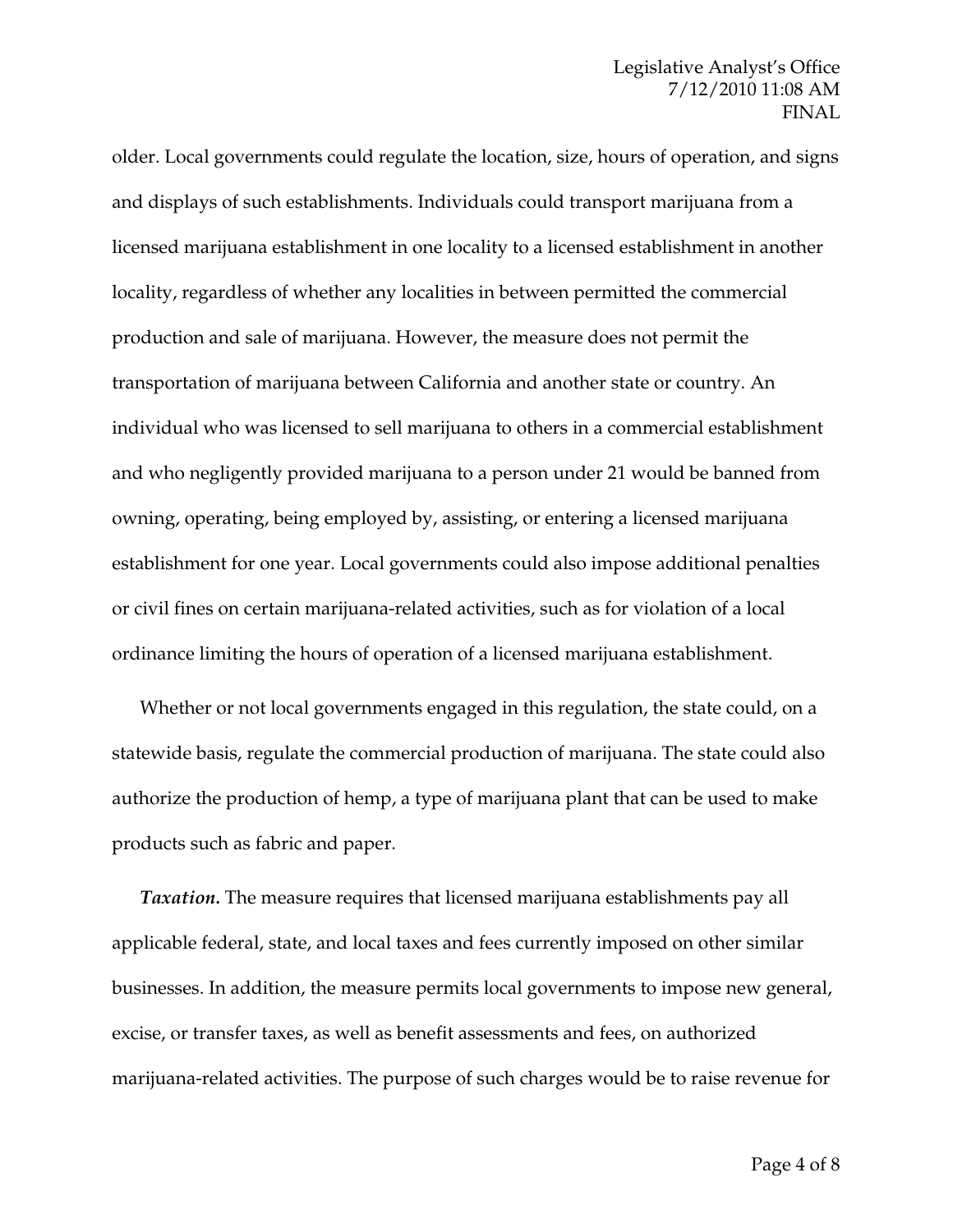local governments and/or to offset any costs associated with marijuana regulation. In addition, the state could impose similar charges.

## **FISCAL EFFECTS**

Many of the provisions in this measure permit, but do not require, the state and local governments to take certain actions related to the regulation and taxation of marijuana. Thus, it is uncertain to what extent the state and local governments would in fact undertake such actions. For example, it is unknown how many local governments would choose to license establishments that would grow or sell marijuana or impose an excise tax on such sales.

In addition, although the federal government announced in March 2009 that it would no longer prosecute medical marijuana patients and providers whose actions are consistent with Proposition 215, it has continued to enforce its prohibitions on nonmedical marijuana-related activities. This means that the federal government could prosecute individuals for activities that would be permitted under this measure. To the extent that the federal government continued to enforce its prohibitions on marijuana, it would have the effect of impeding the activities permitted by this measure under state law.

Thus, the revenue and expenditure impacts of this measure are subject to significant uncertainty.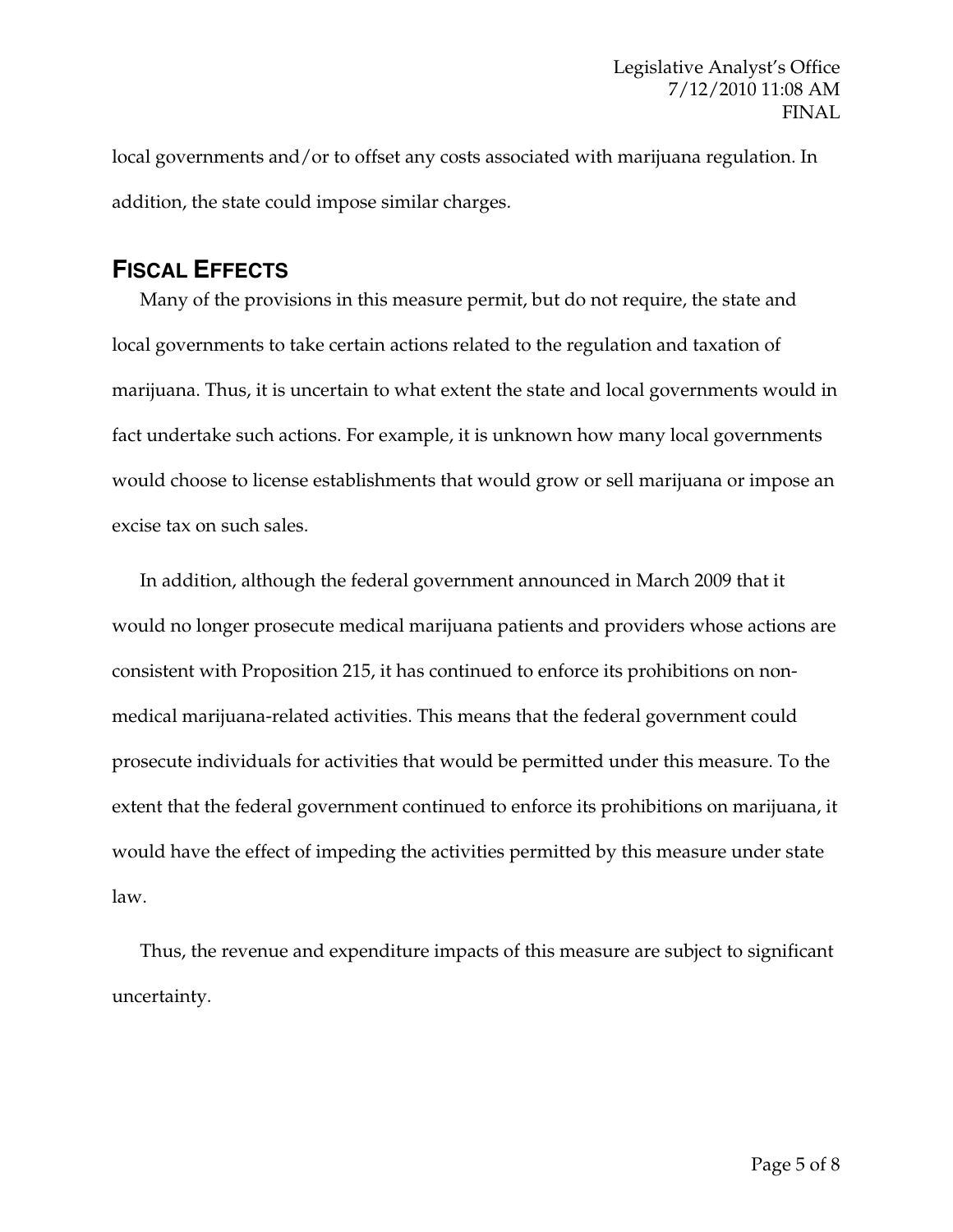#### **Impacts on State and Local Expenditures**

*Reduction in State and Local Correctional Costs.* The measure could result in savings to the state and local governments by reducing the number of marijuana offenders incarcerated in state prisons and county jails, as well as the number placed under county probation or state parole supervision. These savings could reach several tens of millions of dollars annually. The county jail savings would be offset to the extent that jail beds no longer needed for marijuana offenders were used for other criminals who are now being released early because of a lack of jail space.

*Reduction in Court and Law Enforcement Costs.* The measure would result in a reduction in state and local costs for enforcement of marijuana-related offenses and the handling of related criminal cases in the court system. However, it is likely that the state and local governments would redirect their resources to other law enforcement and court activities.

*Other Fiscal Effects on State and Local Programs.* The measure could also have fiscal effects on various other state and local programs. For example, the measure could result in an increase in the consumption of marijuana, potentially resulting in an unknown increase in the number of individuals seeking publicly funded substance abuse treatment and other medical services. This measure could also have fiscal effects on state- and locally funded drug treatment programs for criminal offenders, such as drug courts. Moreover, the measure could potentially reduce both the costs and offsetting revenues of the state's Medical Marijuana Program, a patient registry that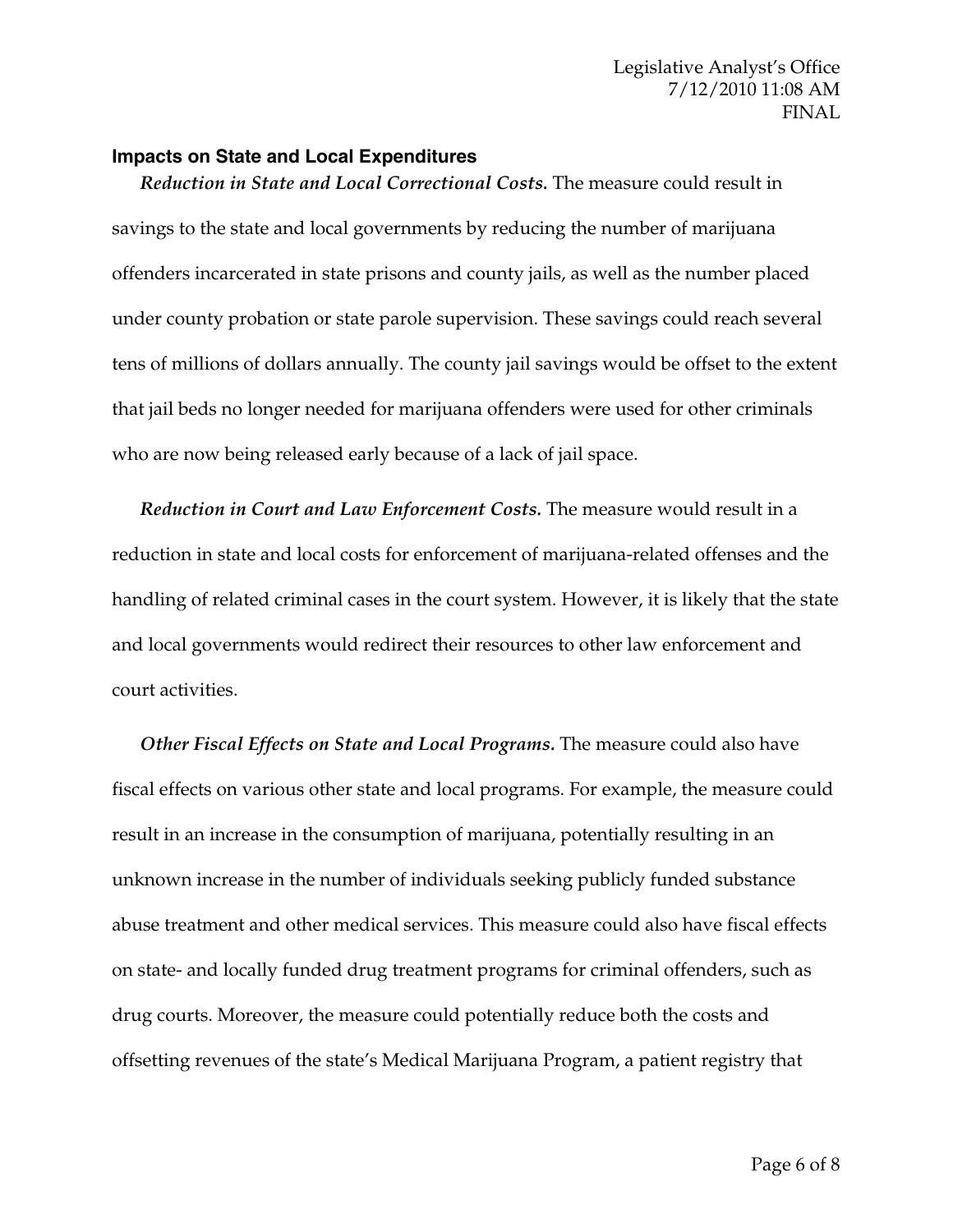identifies those individuals eligible under state law to legally purchase and consume marijuana for medical purposes.

#### **Impacts on State and Local Revenues**

The state and local governments could receive additional revenues from taxes, assessments, and fees from marijuana-related activities allowed under this measure. If the commercial production and sale of marijuana occurred in California, the state and local governments could receive revenues from a variety of sources in the ways described below.

- *Existing Taxes.* Businesses producing and selling marijuana would be subject to the same taxes as other businesses. For instance, the state and local governments would receive sales tax revenues from the sale of marijuana. Similarly, marijuana-related businesses with net income would pay income taxes to the state. To the extent that this business activity pulled in spending from persons in other states, the measure would result in a net increase in taxable economic activity in the state.
- *New Taxes and Fees on Marijuana.* As described above, local governments are allowed to impose taxes, fees, and assessments on marijuana-related activities. Similarly, the state could impose taxes and fees on these types of activities. (A portion of any new revenues from these sources would be offset by increased regulatory and enforcement costs related to the licensing and taxation of marijuana-related activities.)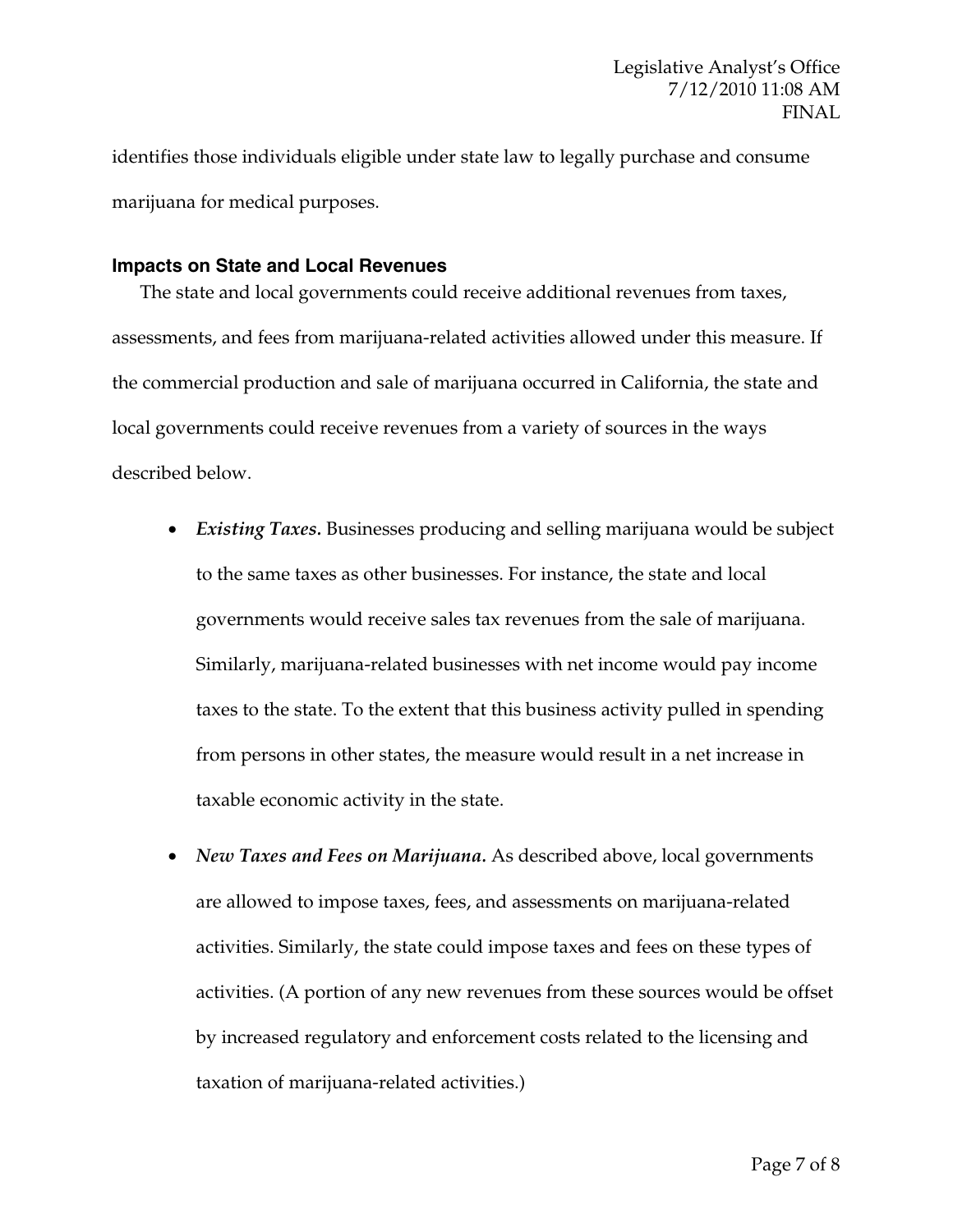As described earlier, both the enforcement decisions of the federal government and whether the state and local governments choose to regulate and tax marijuana would affect the impact of this measure. It is also unclear how the legalization of some marijuana-related activities would affect its overall level of usage and price, which in turn could affect the level of state or local revenues from these activities. Consequently, the magnitude of additional revenues is difficult to estimate. To the extent that a commercial marijuana industry developed in the state, however, we estimate that the state and local governments could eventually collect hundreds of millions of dollars annually in additional revenues.